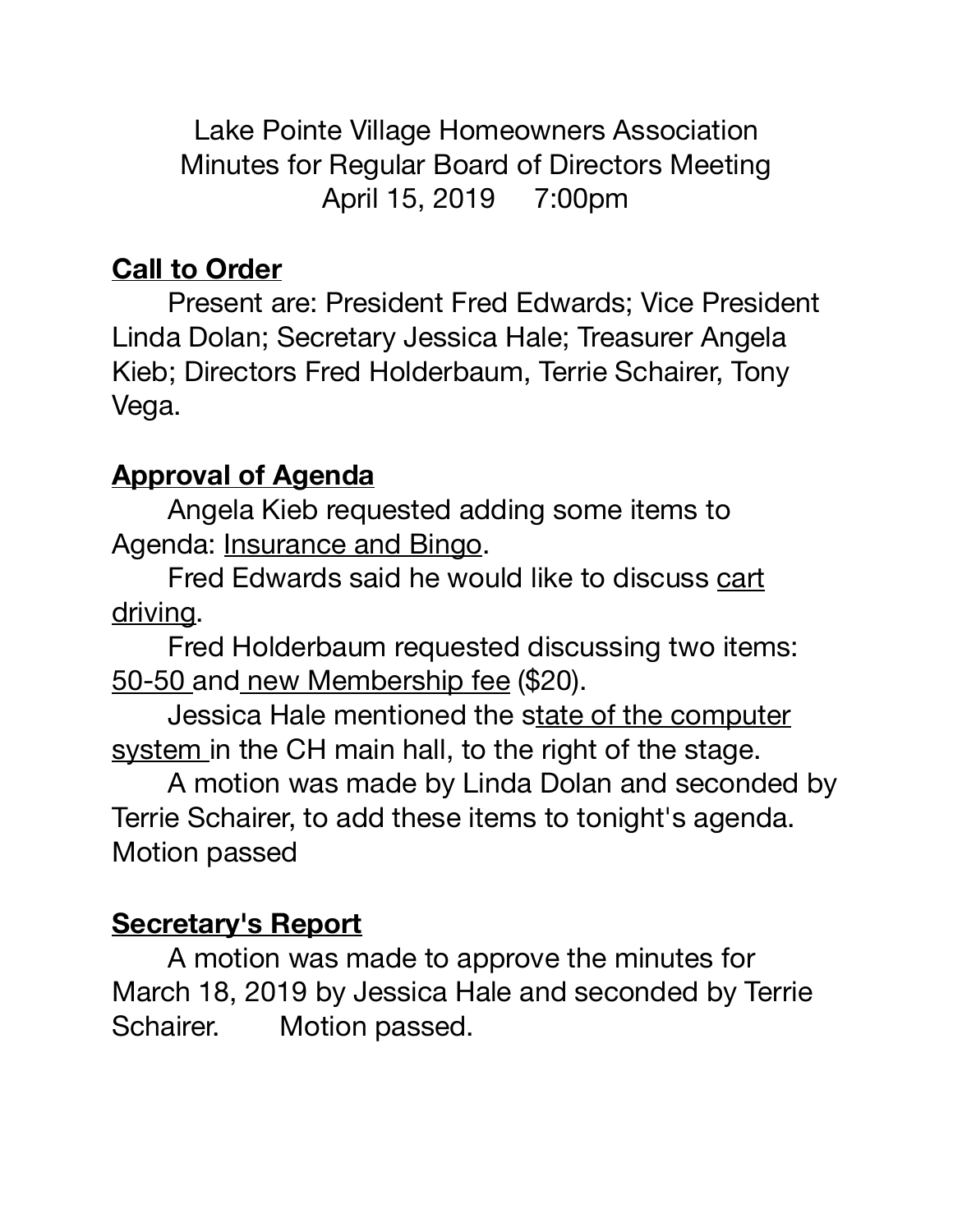### **Treasurer's Report**

The Financial Report's current balance is \$49,109.49. A motion to approve the Report was made by Angela Kieb and seconded by Fred Holderbaum. Motion passed.

## **President's Report**

On April 24th Sun Company will sponsor a meeting at Groveland, FL. Lunch/donation, \$5.00.

When the gates are locked at LPV, the Polk County emergency vehicles have access to the park with a special key.

Sherry Briggs will open the gates at 6:00am and close them at 7:00pm.

It is a state law that real estate taxes will be collected. Sun Company makes the payment for those taxes.

Angela Kieb mentioned that there are nine HOA activities not contributing funds to the HOA account. An example: Party at the Village does not charge money to attend; therefore they don't get money to operate. Fred Edwards stated that a change had to be made in the By-Laws if we want to change this part of the process. Sun Company insurance does cover those nine activities.

Regarding insurance we need to maintain Sun's required amount of \$1,000,000 because of using a kitchen. Fred Edwards will put out an email regarding this.

Regarding BINGO, question of volume of supplies from the kitchen for BINGO being more than they contribute. A decision was made, in January, 2019, to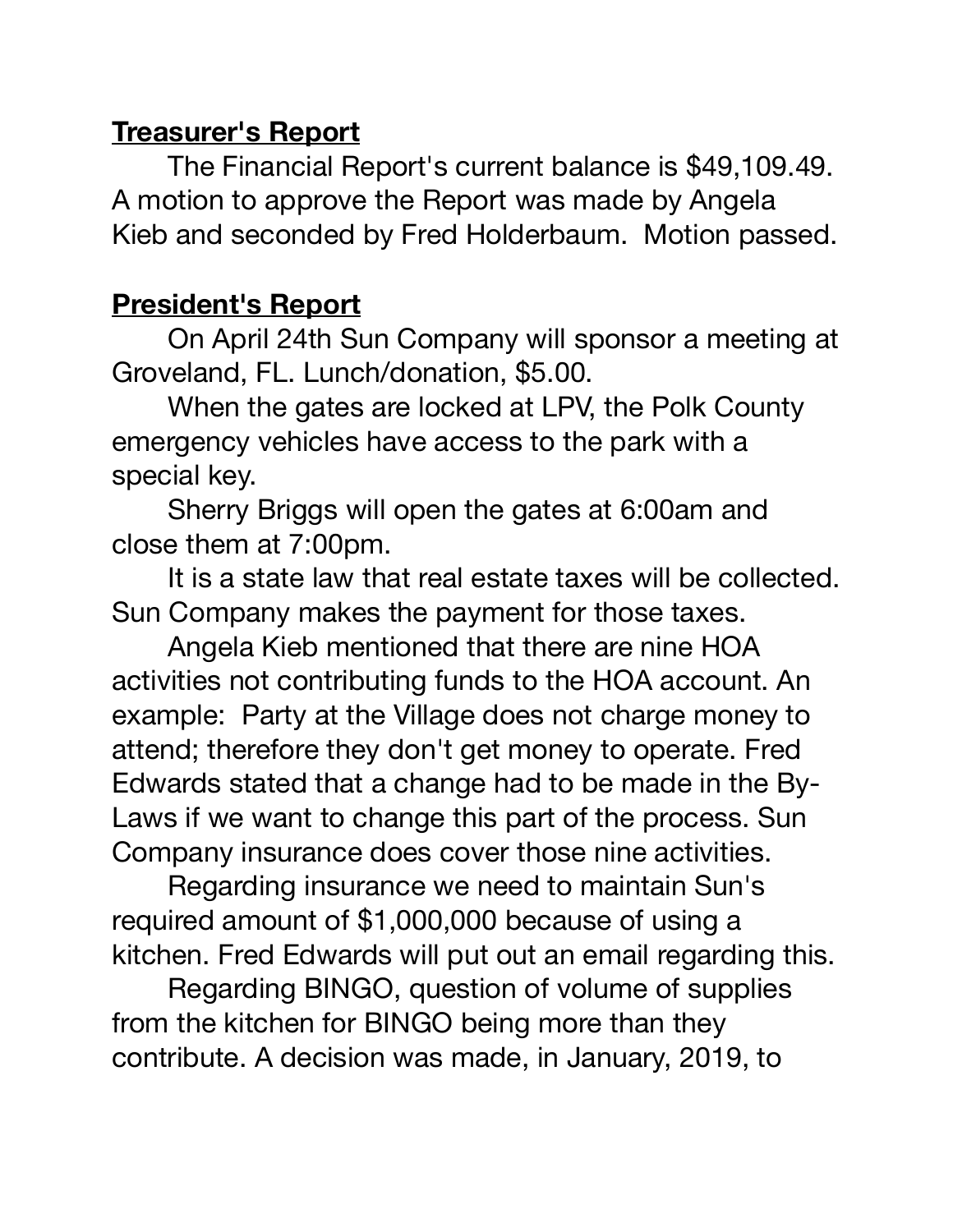# **President's Report** (cont'd)

track use of kitchen supplies (by BINGO) for a year. Currently BINGO gives \$20/month for supplies.

Fred Holderbaum brought up 50-50 Share the Wealth information. In this case the Board can't support an illegal activity.

Membership in HOA-what do we get for it? Tony Vega mentioned having a July 4th party this year. If HOA supplies paper goods Sherry Briggs/Sun will provide food if activity is free and open to all residents.

## **Unfinished Business**

A motion was was made by Terrie Scharier, and seconded by Angela Kieb, to have Party at the Village and Poolside Chat, already reviewed by the Board, become sanctioned activities. Motion passed.

A suggestion by Angela Kieb was to develop a membership form. Also suggested was including the membership form in the "Welcome" packet. Listed on the form would be activities that are available and what HOA does for the residents.

The Membership form development was put off to fall when snowbirds are back to be included in planning. Fred (H) will head committee with the other two directors also joining the committee. Tony Vega volunteered to chair the July 4th party. Discussion also included volunteers in general and how to say "Thank you" to them for their service.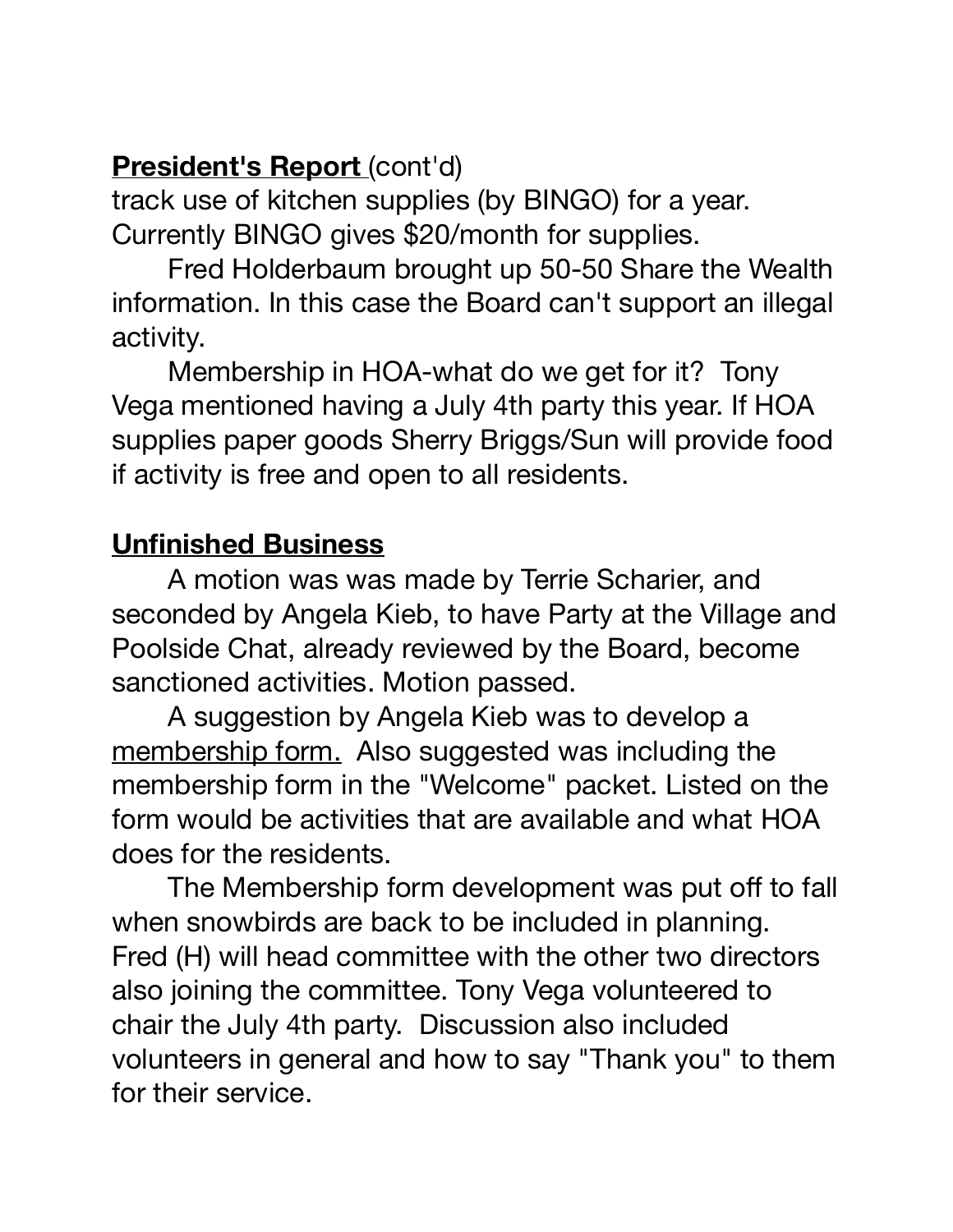# **Unfinished Business** (cont'd)

Fred Edwards brought up the Cart rules - age 16 yrs is minimum for driving a cart. Sherry Briggs has rules in office.

Linda Dolan mentioned another park using numbers on carts from each owners address (lot #). Tony Vega brought up speeding. Injuries could happen. Linda Dolan said that in a past park they lived in they were required to bring proof of insurance for cart and the cart to HOA for registration and applying numbers. Jessica Hale mentioned CERT and their involvement in park. Fred Edwards stated that it should come before membership for a vote. He will also check with CERT for help and support if a registration does develops.

A motion was made by Terrie Schairer and seconded by Fred Edwards to make a membership form. Motion passed.

The computer in CH main hall needs to be updated, etc. Fred Edwards will talk with Sherry Brigs.

# **New Business**

Fred Edwards asked who was in charge of which activities during the summer. He will make a list of those individuals and their contact phone number. This list is the year round residents' way to get more involved in the summer activities. It will be posted in library.